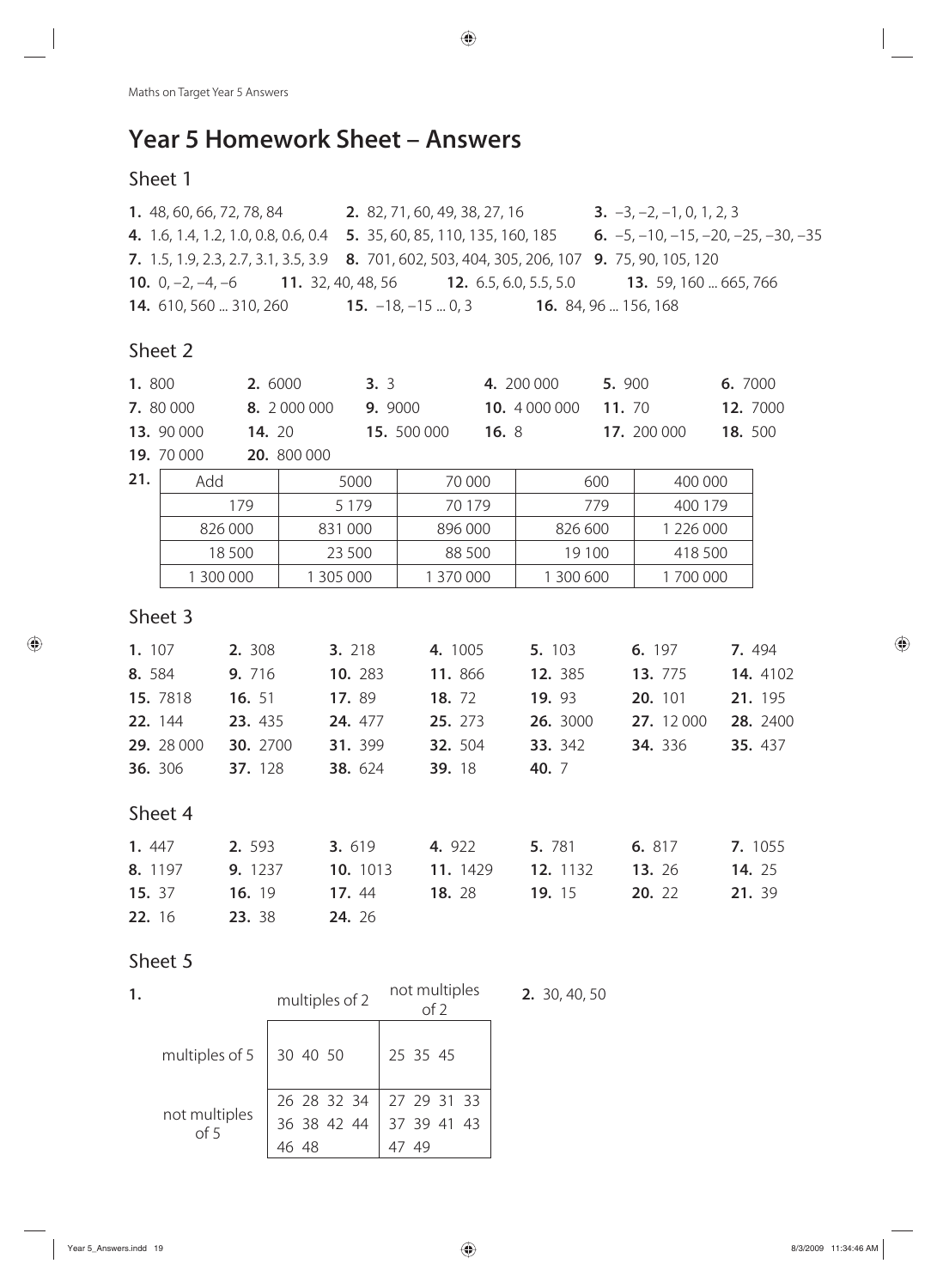

| 1.   | $\times$   | 4  | 10             | $\overline{7}$ | 3             | 8             | 2        | 5  | 9               | 6        |                   |       |                                                                                    |                                |        |            |
|------|------------|----|----------------|----------------|---------------|---------------|----------|----|-----------------|----------|-------------------|-------|------------------------------------------------------------------------------------|--------------------------------|--------|------------|
|      | 2          | 8  | 20             | 14             | 6             | 16            | 4        | 10 | 18              | 12       |                   |       |                                                                                    |                                |        |            |
|      | 5          | 20 | 50             | 35             | 15            | 40            | 10       | 25 | 45              | 30       |                   |       |                                                                                    |                                |        |            |
|      | 9          | 36 | 90             | 63             | 27            | 72            | 18       | 45 | 81              | 54       |                   |       |                                                                                    |                                |        |            |
|      | 10         | 40 | 100            | 70             | 30            | 80            | 20       | 50 | 90              | 60       |                   |       |                                                                                    |                                |        |            |
|      | 3          | 12 | 30             | 21             | 9             | 24            | 6        | 15 | 27              | 18       |                   |       |                                                                                    |                                |        |            |
|      | 7          | 28 | 70             | 49             | 21            | 56            | 14       | 35 | 63              | 42       |                   |       |                                                                                    |                                |        |            |
|      | 6          | 24 | 60             | 42             | 18            | 48            | 12       | 30 | 54              | 36       |                   |       |                                                                                    |                                |        |            |
|      | 4          | 16 | 40             | 28             | 12            | 32            | 8        | 20 | 36              | 24       |                   |       |                                                                                    |                                |        |            |
|      | 8          | 32 | 80             | 56             | 24            | 64            | 16       | 40 | 72              | 48       |                   |       |                                                                                    |                                |        |            |
|      | 2.480      |    | 3. 320         |                |               | 4.4200        |          |    | 5. 8100         |          | 6. 90             |       | 7. 80                                                                              | 8.500                          | 9. 800 |            |
|      | 10. 3600   |    | 11. 2100       |                |               | 12. 3600      |          |    | <b>13.</b> 6300 |          | <b>14.</b> 70     |       | <b>15.</b> 70                                                                      | <b>16.</b> 70                  | 17. 70 |            |
|      | 18.7       |    | <b>19.</b> 80  |                |               | <b>20.</b> 90 |          |    | 21. 900         |          | 22. 5400          |       | 23. 3600                                                                           | 24. 280                        |        | 25. 6400   |
|      | Sheet 7    |    |                |                |               |               |          |    |                 |          |                   |       |                                                                                    |                                |        |            |
| 1.80 |            |    |                | 2. 140         |               |               | 3. 360   |    |                 | 4.520    |                   | 5. 30 |                                                                                    | 6. 170                         | 7.430  |            |
|      | 8. 610     |    |                |                | <b>9.</b> 900 |               | 10. 3500 |    |                 | 11. 2900 |                   |       | 12. 1300                                                                           | <b>13.</b> 4400                |        | 14. 16 500 |
|      | 15. 20 200 |    |                | 16. 31 300     |               |               | 17.4000  |    |                 |          | <b>18.</b> 16 000 |       | <b>19.</b> 3000                                                                    | 20. 15 000                     |        | 21. 8000   |
|      | 22. 24 000 |    |                |                | 23. 19 000    |               |          |    |                 |          |                   |       | <b>24.</b> 10 000 <b>25.</b> 330 + 250 = 580                                       | <b>26.</b> 290 + 150 = 440     |        |            |
|      |            |    |                |                |               |               |          |    |                 |          |                   |       | <b>27.</b> 240 – 80 = 160 <b>28.</b> 310 – 60 = 250 <b>29.</b> 60 $\times$ 4 = 240 | <b>30.</b> $50 \times 9 = 450$ |        |            |
|      | 31. 6192   |    | <b>32.</b> 476 |                |               |               |          |    |                 |          |                   |       |                                                                                    |                                |        |            |
|      |            |    |                |                |               |               |          |    |                 |          |                   |       |                                                                                    |                                |        |            |

### Sheet 8

**2.** (a) not equal (b) bisect (c) perpendicular

**3.** (a) equal (b) not bisect (c) not perpendicular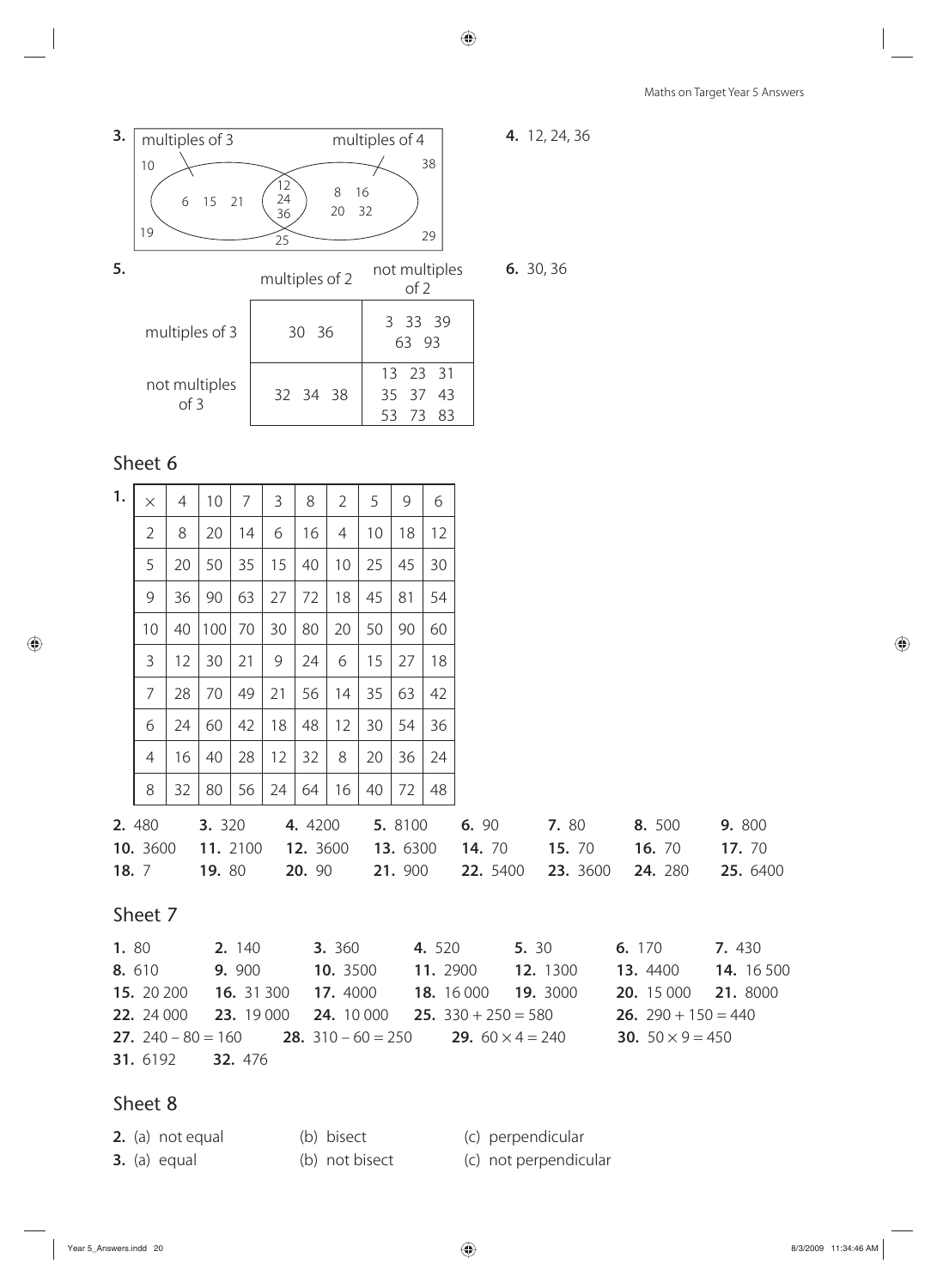|  | <b>4.</b> (a) not equal | (b) not bisect | (c) perpendicular     |
|--|-------------------------|----------------|-----------------------|
|  | $5.$ (a) equal          | (b) bisect     | (c) perpendicular     |
|  | 6. (a) not equal        | (b) bisect     | (c) not perpendicular |

#### Sheet 9

| 1. $9$ kg              | <b>2.</b> 3.6 kg | <b>3.</b> $5 \text{ kg}$                                                                                     | <b>4.</b> 7.3 kg <b>5.</b> 0.5 kg |  |  | <b>6.</b> 1.7 kg <b>7.</b> 6400 g  |  |
|------------------------|------------------|--------------------------------------------------------------------------------------------------------------|-----------------------------------|--|--|------------------------------------|--|
|                        |                  | <b>8.</b> 7000 q <b>9.</b> 900 q <b>10.</b> 8100 q <b>11.</b> 4000 q <b>12.</b> 5800 q <b>13.</b> 30 q, 80 q |                                   |  |  |                                    |  |
| <b>14.</b> 50 g, 125 g |                  | <b>15.</b> 0.2 kg, 0.7 kg <b>16.</b> 1 kg, 2.5 kg                                                            |                                   |  |  | <b>17.</b> 250 g <b>18.</b> 2.5 kg |  |

# Sheet 10

| <b>1.</b> Nicky <b>2.</b> Liam <b>3.</b> 75 <b>4.</b> Judy <b>5.</b> 15 <b>6.</b> 20 <b>7.</b> 155 <b>8.</b> Wanda |    |  |  |  |
|--------------------------------------------------------------------------------------------------------------------|----|--|--|--|
| 9. No. of letters Total                                                                                            |    |  |  |  |
|                                                                                                                    | 14 |  |  |  |
| 6                                                                                                                  | 17 |  |  |  |
|                                                                                                                    | 8  |  |  |  |
| 8                                                                                                                  | 11 |  |  |  |
| q                                                                                                                  |    |  |  |  |
| 10                                                                                                                 |    |  |  |  |

### Sheet 11

|     | <b>1.</b> Lorna <b>2.</b> Max |                | <b>3.</b> Amir <b>4.</b> 15 | 5.4 | 6.3 | 7.23 | 8. 70 |
|-----|-------------------------------|----------------|-----------------------------|-----|-----|------|-------|
| 11. | <u>Weight</u>                 | <b>Total</b>   |                             |     |     |      |       |
|     | 25q                           | $\overline{5}$ |                             |     |     |      |       |
|     | 30 g 11                       |                |                             |     |     |      |       |
|     | 35q                           | 14             |                             |     |     |      |       |
|     | 40 g                          | 15             |                             |     |     |      |       |
|     | 45 g                          | 9              |                             |     |     |      |       |
|     | 50q                           | 6              |                             |     |     |      |       |

| 1.5mm<br>7. 0.75 m<br>13. 0.7 cm, 3.9 cm, 8.1 cm, 11.4 cm, 14.6 cm | <b>2.</b> 28 mm<br>8. 4.09 m |                    | <b>3.</b> $6.4 \text{ cm}$<br>9. 3400 m |     | 4. 0.7 cm        | 10. $1620 \text{ m}$      |       | <b>5.</b> 530 cm<br>11. 6.18 km<br>14. 15.8 cm, 11.5 cm, 11 cm (allow $+/-2$ mm) |       | <b>6.</b> 284 cm<br>12. 0.27 km |
|--------------------------------------------------------------------|------------------------------|--------------------|-----------------------------------------|-----|------------------|---------------------------|-------|----------------------------------------------------------------------------------|-------|---------------------------------|
| Sheet 13                                                           |                              |                    |                                         |     |                  |                           |       |                                                                                  |       |                                 |
| Allow $+/- 1$ mm for each answer                                   |                              |                    |                                         |     |                  |                           |       |                                                                                  |       |                                 |
| <b>1.</b> 4.8 cm                                                   | 2. 7.5 cm                    |                    | <b>3.</b> $6.1 \text{ cm}$              |     | <b>4.</b> 6.4 cm |                           |       | <b>5.</b> 7.0 cm                                                                 |       | <b>6.</b> 6.7 cm                |
| Sheet 14                                                           |                              |                    |                                         |     |                  |                           |       |                                                                                  |       |                                 |
| 2. quarter to 9                                                    |                              | .                  | 08:45                                   |     |                  | <b>3.</b> 25 mins. past 5 |       | .                                                                                |       | 17:25                           |
| <b>4.</b> 6 mins. past 5                                           |                              |                    | 05:06                                   |     |                  | <b>5.</b> 29 mins. to 2   |       |                                                                                  |       | 13:31                           |
| <b>6.</b> 2 mins. to 8                                             |                              | .                  | 19:58                                   |     |                  | <b>7.</b> 23 mins. past 2 |       | 2:23am                                                                           |       | .                               |
| <b>8.</b> 17 mins. past 3                                          |                              | $3:17$ pm          |                                         |     |                  | <b>9.</b> 21 mins. to 11  |       | 10:39am                                                                          |       |                                 |
| <b>10.</b> 18 mins. to 11                                          |                              | $10:42$ pm         | .                                       |     |                  | <b>11.</b> 8 mins. past 7 |       | $7:08$ am                                                                        |       | .                               |
| <b>12.</b> 6 mins. to 2                                            |                              | 2:54 <sub>pm</sub> | .                                       |     |                  |                           |       |                                                                                  |       |                                 |
| 1.50<br>2. 15                                                      | <b>3.</b> 35                 | 4.54               | 5. 29                                   | 6.2 | 7. 37            | 8. 43                     | 9. 21 | 10. 18                                                                           | 11.52 | <b>12.</b> $\epsilon$           |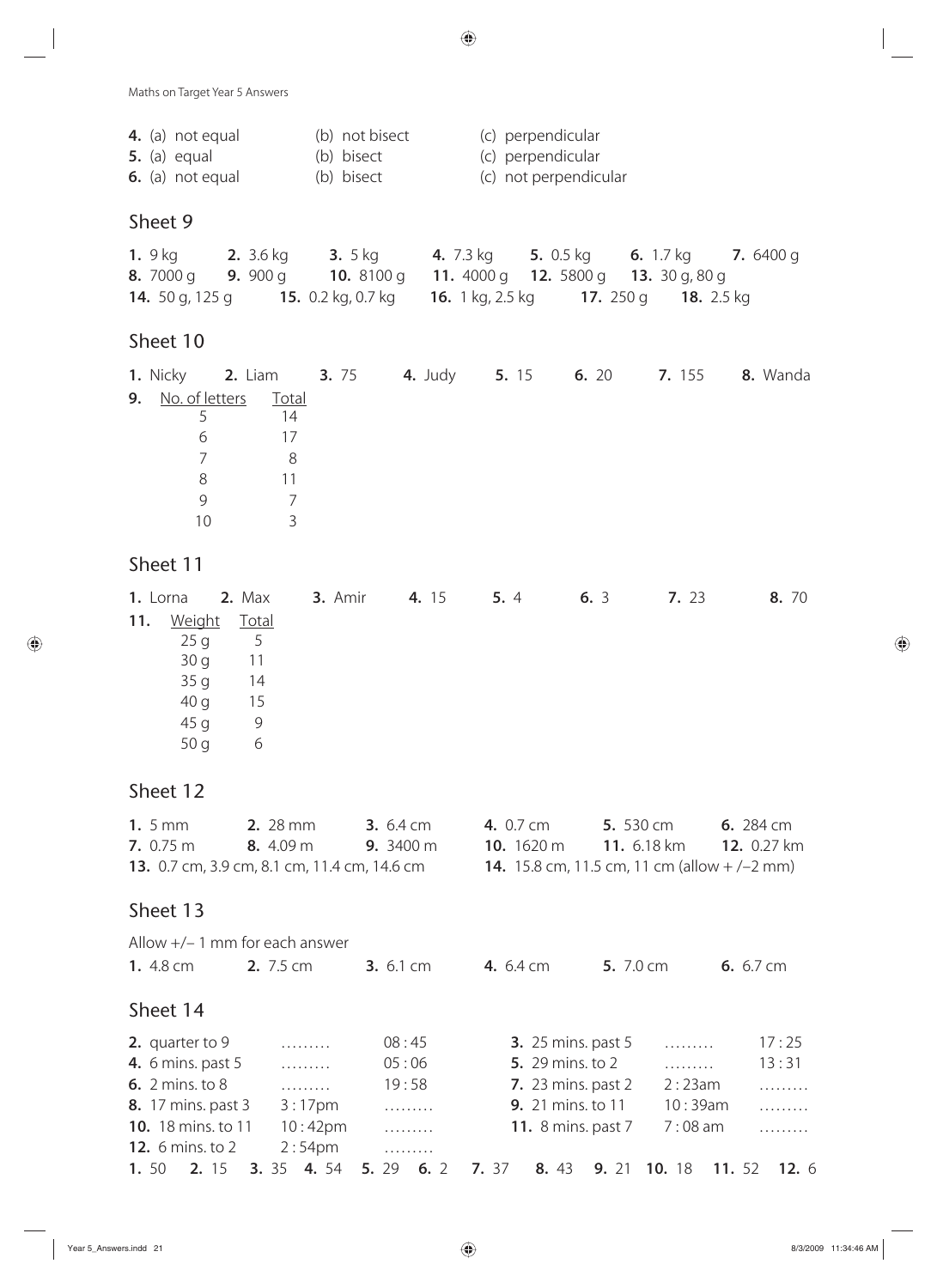| Sheet 16            |                            |                             |                                                                                  |                                                                                                                                                                                                   |                                                                                                                |                                                                                                                                                                                                                                                                                                                                                                                                                                                                                                                                                                                                                                                                                                                                                                                                                                                                                                                                                                                                                                                                                                                                                                                                                                                                                                                                                                                                                                                                                                                                                                                                                                                                                                                                                                                                                           |  |  |  |  |  |  |  |
|---------------------|----------------------------|-----------------------------|----------------------------------------------------------------------------------|---------------------------------------------------------------------------------------------------------------------------------------------------------------------------------------------------|----------------------------------------------------------------------------------------------------------------|---------------------------------------------------------------------------------------------------------------------------------------------------------------------------------------------------------------------------------------------------------------------------------------------------------------------------------------------------------------------------------------------------------------------------------------------------------------------------------------------------------------------------------------------------------------------------------------------------------------------------------------------------------------------------------------------------------------------------------------------------------------------------------------------------------------------------------------------------------------------------------------------------------------------------------------------------------------------------------------------------------------------------------------------------------------------------------------------------------------------------------------------------------------------------------------------------------------------------------------------------------------------------------------------------------------------------------------------------------------------------------------------------------------------------------------------------------------------------------------------------------------------------------------------------------------------------------------------------------------------------------------------------------------------------------------------------------------------------------------------------------------------------------------------------------------------------|--|--|--|--|--|--|--|
|                     |                            |                             |                                                                                  |                                                                                                                                                                                                   |                                                                                                                |                                                                                                                                                                                                                                                                                                                                                                                                                                                                                                                                                                                                                                                                                                                                                                                                                                                                                                                                                                                                                                                                                                                                                                                                                                                                                                                                                                                                                                                                                                                                                                                                                                                                                                                                                                                                                           |  |  |  |  |  |  |  |
|                     |                            |                             |                                                                                  |                                                                                                                                                                                                   |                                                                                                                |                                                                                                                                                                                                                                                                                                                                                                                                                                                                                                                                                                                                                                                                                                                                                                                                                                                                                                                                                                                                                                                                                                                                                                                                                                                                                                                                                                                                                                                                                                                                                                                                                                                                                                                                                                                                                           |  |  |  |  |  |  |  |
| 2. 1200<br>10. 210  | <b>3.</b> 630              | 4.4500                      |                                                                                  | 6. 2100                                                                                                                                                                                           | 7. 2400<br>15.800                                                                                              | 8. 540<br><b>16.</b> 50                                                                                                                                                                                                                                                                                                                                                                                                                                                                                                                                                                                                                                                                                                                                                                                                                                                                                                                                                                                                                                                                                                                                                                                                                                                                                                                                                                                                                                                                                                                                                                                                                                                                                                                                                                                                   |  |  |  |  |  |  |  |
| 18. 900<br>26. 700  | <b>19.</b> 20<br>27. 30    | 20. 700<br>28. 900          |                                                                                  |                                                                                                                                                                                                   | <b>23.</b> 70<br><b>31.</b> 50                                                                                 | 24. 400<br>32. 800                                                                                                                                                                                                                                                                                                                                                                                                                                                                                                                                                                                                                                                                                                                                                                                                                                                                                                                                                                                                                                                                                                                                                                                                                                                                                                                                                                                                                                                                                                                                                                                                                                                                                                                                                                                                        |  |  |  |  |  |  |  |
| 34. 200<br>42. 1200 | <b>35.</b> 700<br>43. 4800 | <b>36.</b> 90<br>44. 160    |                                                                                  |                                                                                                                                                                                                   | <b>39.</b> 5600<br>47. 180                                                                                     | 40. 360<br>48. 4200                                                                                                                                                                                                                                                                                                                                                                                                                                                                                                                                                                                                                                                                                                                                                                                                                                                                                                                                                                                                                                                                                                                                                                                                                                                                                                                                                                                                                                                                                                                                                                                                                                                                                                                                                                                                       |  |  |  |  |  |  |  |
| Sheet 18            |                            |                             |                                                                                  |                                                                                                                                                                                                   |                                                                                                                |                                                                                                                                                                                                                                                                                                                                                                                                                                                                                                                                                                                                                                                                                                                                                                                                                                                                                                                                                                                                                                                                                                                                                                                                                                                                                                                                                                                                                                                                                                                                                                                                                                                                                                                                                                                                                           |  |  |  |  |  |  |  |
|                     |                            |                             |                                                                                  |                                                                                                                                                                                                   |                                                                                                                | 7. 2429<br><b>14.</b> 945<br>21. 1176                                                                                                                                                                                                                                                                                                                                                                                                                                                                                                                                                                                                                                                                                                                                                                                                                                                                                                                                                                                                                                                                                                                                                                                                                                                                                                                                                                                                                                                                                                                                                                                                                                                                                                                                                                                     |  |  |  |  |  |  |  |
|                     |                            |                             |                                                                                  |                                                                                                                                                                                                   |                                                                                                                |                                                                                                                                                                                                                                                                                                                                                                                                                                                                                                                                                                                                                                                                                                                                                                                                                                                                                                                                                                                                                                                                                                                                                                                                                                                                                                                                                                                                                                                                                                                                                                                                                                                                                                                                                                                                                           |  |  |  |  |  |  |  |
|                     |                            |                             |                                                                                  |                                                                                                                                                                                                   |                                                                                                                |                                                                                                                                                                                                                                                                                                                                                                                                                                                                                                                                                                                                                                                                                                                                                                                                                                                                                                                                                                                                                                                                                                                                                                                                                                                                                                                                                                                                                                                                                                                                                                                                                                                                                                                                                                                                                           |  |  |  |  |  |  |  |
|                     |                            |                             |                                                                                  |                                                                                                                                                                                                   |                                                                                                                |                                                                                                                                                                                                                                                                                                                                                                                                                                                                                                                                                                                                                                                                                                                                                                                                                                                                                                                                                                                                                                                                                                                                                                                                                                                                                                                                                                                                                                                                                                                                                                                                                                                                                                                                                                                                                           |  |  |  |  |  |  |  |
|                     |                            |                             |                                                                                  |                                                                                                                                                                                                   |                                                                                                                |                                                                                                                                                                                                                                                                                                                                                                                                                                                                                                                                                                                                                                                                                                                                                                                                                                                                                                                                                                                                                                                                                                                                                                                                                                                                                                                                                                                                                                                                                                                                                                                                                                                                                                                                                                                                                           |  |  |  |  |  |  |  |
|                     |                            |                             |                                                                                  |                                                                                                                                                                                                   |                                                                                                                |                                                                                                                                                                                                                                                                                                                                                                                                                                                                                                                                                                                                                                                                                                                                                                                                                                                                                                                                                                                                                                                                                                                                                                                                                                                                                                                                                                                                                                                                                                                                                                                                                                                                                                                                                                                                                           |  |  |  |  |  |  |  |
|                     |                            |                             |                                                                                  |                                                                                                                                                                                                   |                                                                                                                |                                                                                                                                                                                                                                                                                                                                                                                                                                                                                                                                                                                                                                                                                                                                                                                                                                                                                                                                                                                                                                                                                                                                                                                                                                                                                                                                                                                                                                                                                                                                                                                                                                                                                                                                                                                                                           |  |  |  |  |  |  |  |
|                     |                            |                             |                                                                                  |                                                                                                                                                                                                   |                                                                                                                |                                                                                                                                                                                                                                                                                                                                                                                                                                                                                                                                                                                                                                                                                                                                                                                                                                                                                                                                                                                                                                                                                                                                                                                                                                                                                                                                                                                                                                                                                                                                                                                                                                                                                                                                                                                                                           |  |  |  |  |  |  |  |
|                     |                            |                             |                                                                                  |                                                                                                                                                                                                   |                                                                                                                |                                                                                                                                                                                                                                                                                                                                                                                                                                                                                                                                                                                                                                                                                                                                                                                                                                                                                                                                                                                                                                                                                                                                                                                                                                                                                                                                                                                                                                                                                                                                                                                                                                                                                                                                                                                                                           |  |  |  |  |  |  |  |
|                     |                            |                             |                                                                                  |                                                                                                                                                                                                   |                                                                                                                |                                                                                                                                                                                                                                                                                                                                                                                                                                                                                                                                                                                                                                                                                                                                                                                                                                                                                                                                                                                                                                                                                                                                                                                                                                                                                                                                                                                                                                                                                                                                                                                                                                                                                                                                                                                                                           |  |  |  |  |  |  |  |
|                     |                            |                             |                                                                                  |                                                                                                                                                                                                   |                                                                                                                |                                                                                                                                                                                                                                                                                                                                                                                                                                                                                                                                                                                                                                                                                                                                                                                                                                                                                                                                                                                                                                                                                                                                                                                                                                                                                                                                                                                                                                                                                                                                                                                                                                                                                                                                                                                                                           |  |  |  |  |  |  |  |
|                     |                            |                             |                                                                                  |                                                                                                                                                                                                   |                                                                                                                |                                                                                                                                                                                                                                                                                                                                                                                                                                                                                                                                                                                                                                                                                                                                                                                                                                                                                                                                                                                                                                                                                                                                                                                                                                                                                                                                                                                                                                                                                                                                                                                                                                                                                                                                                                                                                           |  |  |  |  |  |  |  |
|                     |                            | 11. 4200<br><b>16.</b> 1479 | <b>7.</b> $(1, 0)$ <b>8.</b> $(2, 10)$ <b>9.</b> $(5, 9)$<br>12. 320<br>17. 1335 | 5.640<br>21. 900<br>29. 400<br>37. 2400<br>45. 810<br><b>8.</b> 4824 <b>9.</b> 1984 <b>10.</b> 3234 <b>11.</b> 2502<br><b>18.</b> 3268<br><b>22.</b> 27 <b>23.</b> 80 <b>24.</b> 25 <b>25.</b> 30 | <b>13.</b> 70<br><b>1.</b> 378 <b>2.</b> 690 <b>3.</b> 762 <b>4.</b> 766 <b>5.</b> 996<br>12. 3444<br>19. 2448 | <b>2.</b> 30 <b>3.</b> 31 <b>4.</b> 31 <b>5.</b> 29 <b>6.</b> 10 <b>7.</b> 14 <b>8.</b> 12 <b>9.</b> 17 <b>10.</b> Friday<br>11. Wednesday 12. Monday 13. Tuesday 14. 5 15. 4 16. 8th<br>1. Barking 2. Burnley 3. Halifax 4. Jay wick 5. Malvern 6. Padstow<br><b>14.</b> 300<br><b>22.</b> 80<br><b>30.</b> 90<br><b>38.</b> 300<br>46. 3500<br>6. 920<br><b>13.</b> 414<br>20. 2646<br><b>1.</b> $\frac{4}{12}$ <b>2.</b> $\frac{6}{10}$ <b>3.</b> $\frac{50}{100}$ <b>4.</b> $\frac{6}{16}$ <b>5.</b> $\frac{3}{6}$ <b>6.</b> $\frac{10}{12}$ <b>7.</b> $\frac{8}{20}$ <b>8.</b> $\frac{70}{100}$<br><b>9.</b> $\frac{5}{10}$ <b>10.</b> $\frac{2}{8}$ <b>11.</b> $\frac{2}{6}$ <b>12.</b> $\frac{6}{10}$ <b>13.</b> $\frac{8}{12}$ <b>14.</b> $\frac{8}{16}$ <b>15.</b> $\frac{16}{20}$ <b>16.</b> $\frac{75}{100}$<br><b>1.</b> 6 <b>2.</b> 42 <b>3.</b> 8 <b>4.</b> 16 <b>5.</b> 21 <b>6.</b> 18 <b>7.</b> 25<br><b>8.</b> 12 <b>9.</b> 32 <b>10.</b> 90 <b>11.</b> 16 <b>12.</b> 28 <b>13.</b> $\frac{1}{4}$ <b>14.</b> $\frac{3}{20}$<br><b>15.</b> $\frac{3}{5}$ <b>16.</b> $\frac{1}{10}$ <b>17.</b> $\frac{2}{5}$ <b>18.</b> $\frac{7}{20}$ <b>19.</b> $\frac{1}{2}$ <b>20.</b> $\frac{2}{7}$ <b>21.</b> $\frac{1}{10}$<br><b>1.</b> 0.25, 0.6, 0.9 <b>2.</b> 0.1, 0.4, 0.75 <b>3.</b> $\frac{6}{10}$ <b>4.</b> 9 <b>5.</b> $\frac{3}{10}$ <b>6.</b> $\frac{3}{100}$<br><b>7.</b> 4 <b>8.</b> 20 <b>9.</b> $\frac{5}{100}$ <b>10.</b> $\frac{1}{10}$ <b>11.</b> 5 <b>12.</b> 40 <b>13.</b> $\frac{3}{100}$ <b>14.</b> $\frac{9}{10}$<br><b>15.</b> 0.9, 0.95, 1.0, 1.05 <b>16.</b> 1.96, 1.98, 2.0  2.08 <b>17.</b> 1.0, 1.25, 1.5, 1.75 <b>18.</b> 4.99, 5.0, 5.01, 5.02<br><b>19.</b> $2 + 0.8 + 0.01$ <b>20.</b> $0.3 + 0.07$ <b>21.</b> $5 + 0.04$ <b>22.</b> $1 + 0.9 + 0.06$ <b>23.</b> $3 + 0.2 + 0.03$ |  |  |  |  |  |  |  |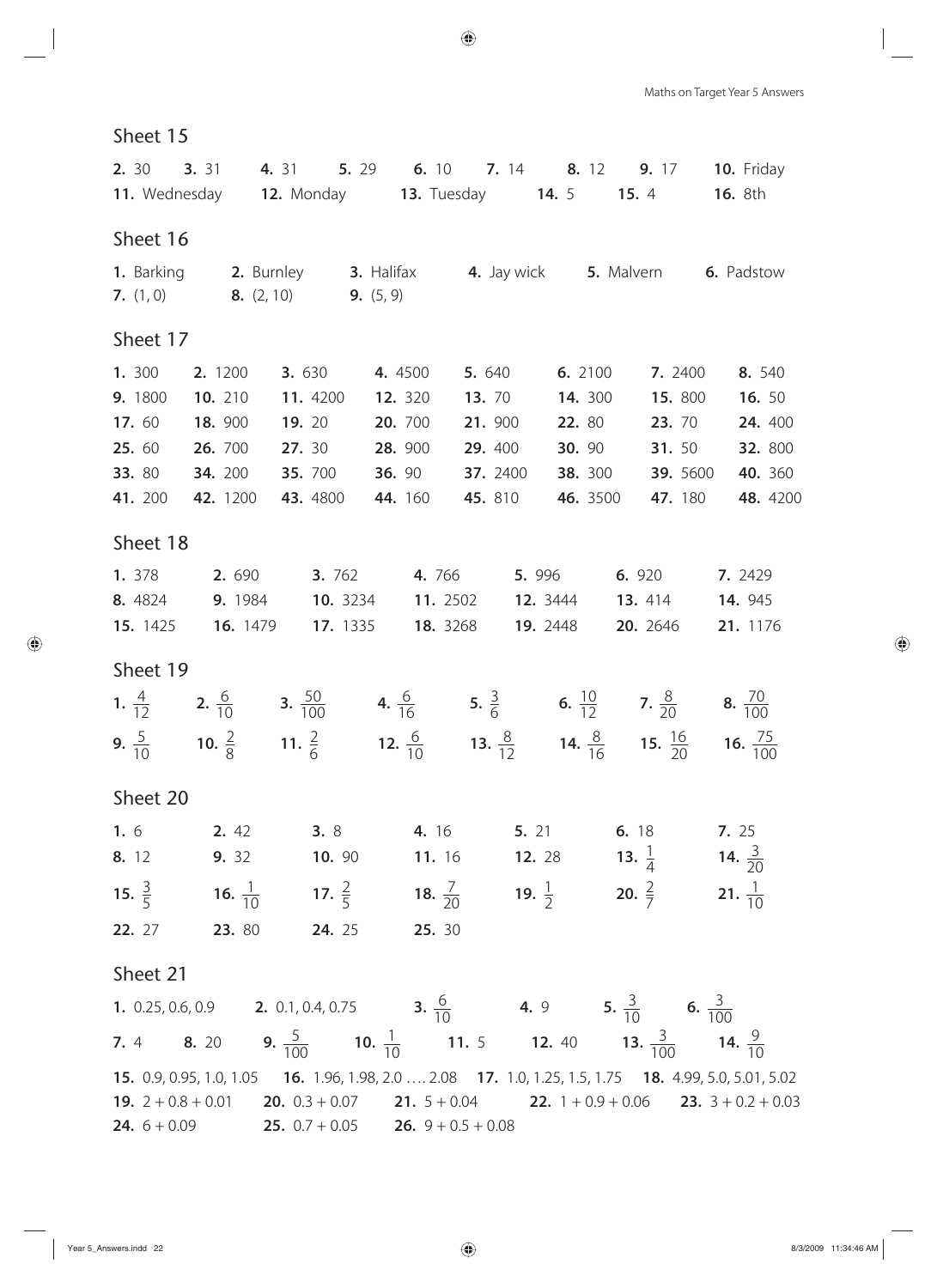### Sheet 22

| 1.8            | 2. 52.16        | <b>3.</b> 14.7 |            | 4. 0.34                       | 5. 6.9    |                | 6. 410    | 7. 5.9          |
|----------------|-----------------|----------------|------------|-------------------------------|-----------|----------------|-----------|-----------------|
| 8. 90          | 9. 207.2        | 10. $63$       |            | 11. 360                       | 12. 8500  |                | 13. 721   | 14. 6040        |
| 15. 1987       | 16. 0.26        | 17. 8.4        |            | 18. 0.019                     | 19. 0.705 |                | 20. 34.2  | 21. 1.51        |
| 22. 0.049      | 23. 0.73        |                | 24. 0.105  | 25. 86.6                      | 26. 0.018 |                | 27. 2.073 | 28. 0.006       |
| 29. 0.51       | <b>30.</b> 94.5 | 31. 5.16       |            | <b>32.</b> 0.3                | 33. 0.498 |                | 34. 0.026 | 35. 0.872       |
| 36. 0.009      | 37. 1690        | 38.43          |            | 39. 21.7                      | 40. 87.5  |                | 41. 3240  | 42. 0.16        |
| Sheet 23       |                 |                |            |                               |           |                |           |                 |
| 1. 48.5        | 2. 95.7         |                | 3. 133.1   | 4. 161.2                      |           | 5. 148.1       |           | 6. 112.9        |
| 7. 12.75       | 8. 12.21        |                | 9. 6.22    | 10. 8.61                      |           | 11. 11.2       |           | 12. 12.06       |
| <b>13.</b> 236 | <b>14.</b> 285  |                | 15.406     | <b>16.</b> 107                |           | 17. 526        |           | 18. 182         |
| <b>19.</b> 308 | 20. 154         |                | 21. 104    | 22. 643                       |           | 23. 65         |           | 24. 206         |
| Sheet 24       |                 |                |            |                               |           |                |           |                 |
| 1. 152         | 2. 291          | <b>3.</b> 320  |            | <b>4.</b> 318 <b>5.</b> 156   |           | 6. 294         | 7.486     | 8. 380          |
| 9. 256         | 10. 188         | 11. 371        |            | <b>12.</b> 384 <b>13.</b> 648 |           | 14. 672        | 15. 588   |                 |
| Sheet 25       |                 |                |            |                               |           |                |           |                 |
| 1. 8.4         | 2. 960          | <b>3.</b> 1.37 | 4. 6200    | 5. 1040                       |           | 6. 0.98        | 7.9.1     | 8. 11 800       |
| 9. 4.8         | 10. 140         | 11. 5300       | 12. 0.26   | 13. 150                       |           | <b>14.</b> 2.8 | 15. 0.24  | 16. 4200        |
| 17.96          | 18. 9.6         | 19. 166        | 20. 16 600 | 21. 134                       |           | 22. 1.34       | 23. 19    | 24. 1900        |
| 25. 38         | 26. 380         | 27. 82         | 28. 8.2    | <b>29.</b> 49                 |           | 30. 4900       | 31.66     | <b>32.</b> 0.66 |

| 1.    | $\times$       | 5  | $\overline{2}$  | 9       | 4  | 7  | 3        | 10  | 8  | 6        |         |         |         |
|-------|----------------|----|-----------------|---------|----|----|----------|-----|----|----------|---------|---------|---------|
|       | 3              | 15 | 6               | 27      | 12 | 21 | 9        | 30  | 24 | 18       |         |         |         |
|       | 6              | 30 | 12              | 54      | 24 | 42 | 18       | 60  | 48 | 36       |         |         |         |
|       | 4              | 20 | 8               | 36      | 16 | 28 | 12       | 40  | 32 | 24       |         |         |         |
|       | 10             | 50 | 20              | 90      | 40 | 70 | 30       | 100 | 80 | 60       |         |         |         |
|       | 8              | 40 | 16              | 72      | 32 | 56 | 24       | 80  | 64 | 48       |         |         |         |
|       | $\overline{2}$ | 10 | 4               | 18      | 8  | 14 | 6        | 20  | 16 | 12       |         |         |         |
|       | 7              | 35 | 14              | 63      | 28 | 49 | 21       | 70  | 56 | 42       |         |         |         |
|       | 5              | 25 | 10 <sup>°</sup> | 45      | 20 | 35 | 15       | 50  | 40 | 30       |         |         |         |
|       | 9              | 45 | 18              | 81      | 36 | 63 | 27       | 90  | 72 | 54       |         |         |         |
| 2. 56 |                |    |                 | 3. 72   |    |    | 4. 18    |     |    | 5. 72    | 6.9     | 7.6     | 8. 8    |
| 9. 7  |                |    |                 | 10. 900 |    |    | 11. 3500 |     |    | 12. 5400 | 13. 420 | 14. 8   | 15. 40  |
|       | 16. 10         |    |                 | 17.6    |    |    | 18. 0.9  |     |    | 19. 0.6  | 20. 0.8 | 21. 0.9 | 22. 4.8 |
|       | 23. 6.3        |    |                 | 24. 7.2 |    |    | 25. 4.8  |     |    |          |         |         |         |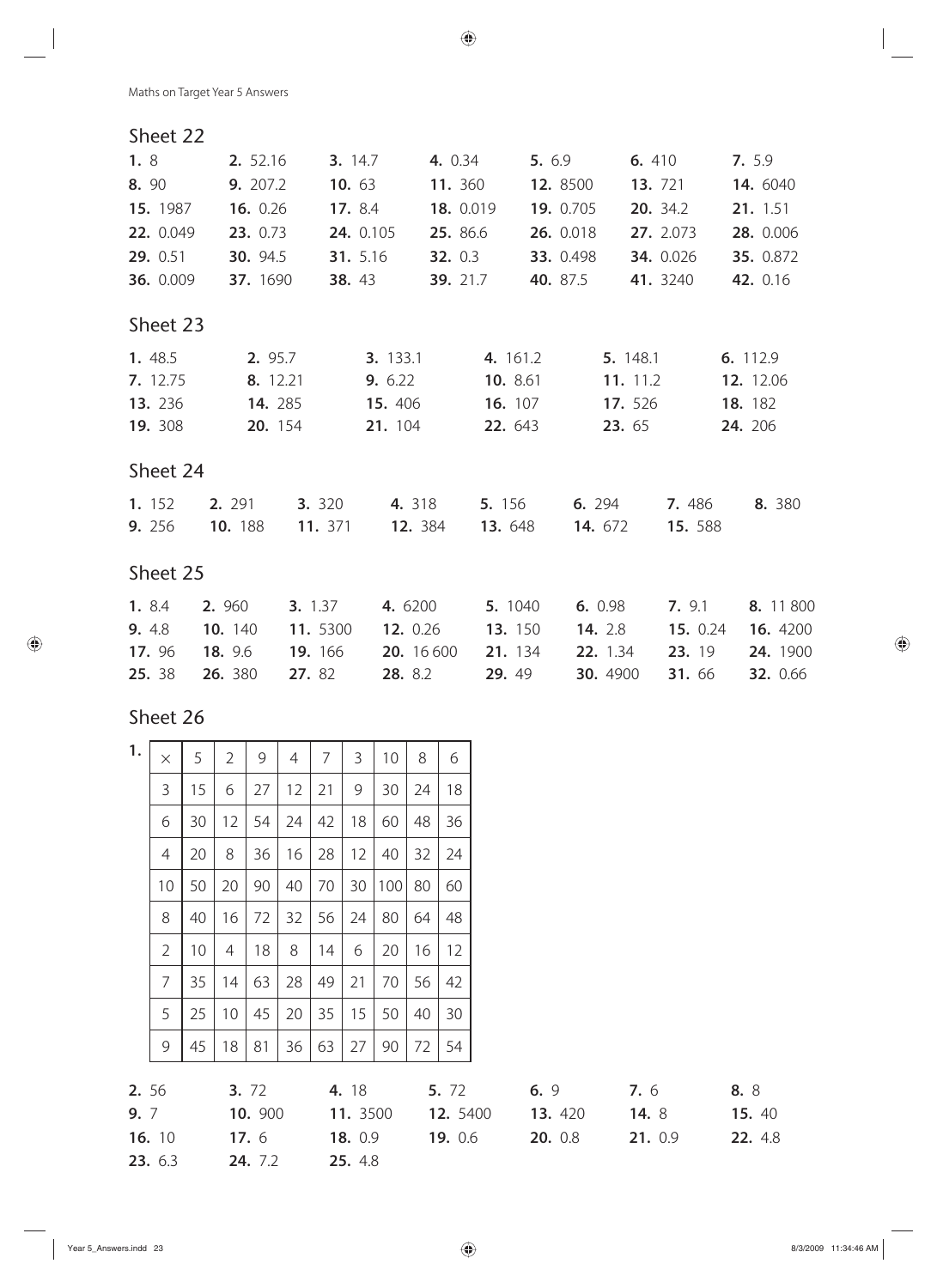| 1. A scalene<br>G quadrilateral                                                               | B pentagon<br>H equilateral                                | C square<br>I pentagon                                                                                  | D hexagon<br>J scalene                                      | E octagon<br>K rectangle                                                                  | F isosceles<br>L hexagon                      |
|-----------------------------------------------------------------------------------------------|------------------------------------------------------------|---------------------------------------------------------------------------------------------------------|-------------------------------------------------------------|-------------------------------------------------------------------------------------------|-----------------------------------------------|
| Sheet 29                                                                                      |                                                            |                                                                                                         |                                                             |                                                                                           |                                               |
| <b>1.</b> 6.5 litres<br>7. 9000 ml<br>13. 300 ml, 700 ml<br><b>16.</b> 0.4 litres, 0.8 litres | 2. 2 litres<br>8. 7300 ml                                  | <b>3.</b> 8.7 litres<br><b>9.</b> 600 ml <b>10.</b> 4000 ml<br>14. 40 ml, 120 ml<br>17. 500 ml, 1250 ml | <b>4.</b> 0.4 litres                                        | 5. 5 litres<br>11. 1200 ml 12. 800 ml<br>15. 200 ml, 350 ml<br>18. 0.3 litres, 1.6 litres | <b>6.</b> 3.1 litres                          |
| Sheet 30                                                                                      |                                                            |                                                                                                         |                                                             |                                                                                           |                                               |
| 3. 36<br>4. 156<br>11.8<br>12.5<br>allow $+/-2$                                               | 5. 84<br>13. 14                                            | 6. 132<br><b>14.</b> 9                                                                                  | 7.180<br>8. 72<br>15.4                                      | 9. 108<br>16. 12<br>17. 16                                                                | 10. 192<br>18. 11                             |
| 19. 114 20. 155<br>allow $+/- 0.1$                                                            | 21. 91                                                     | 22. 125                                                                                                 | 23. 178                                                     | 24. 38<br>25. 185                                                                         | 26. 55                                        |
| 27. 6.5 28. 13.3                                                                              | 29. 2.5                                                    | <b>30.</b> 8.7                                                                                          | 31. 11.8                                                    | <b>32.</b> 5.5<br>33. 10.7                                                                | 34. 6.3                                       |
| Sheet 31                                                                                      |                                                            |                                                                                                         |                                                             |                                                                                           |                                               |
| $3.$ (a) evens<br>4. (a) likely                                                               | (b) unlikely<br>(b) unlikely                               | (c) impossible<br>(c) impossible                                                                        | (d) evens<br>(d) unlikely                                   | (e) unlikely<br>(e) unlikely                                                              | (f) evens<br>(f) unlikely                     |
| Sheet 32                                                                                      |                                                            |                                                                                                         |                                                             |                                                                                           |                                               |
| 1. $2 kg$<br>7. $3500$ g<br>13. 20 kg                                                         | <b>2.</b> $9.5 \text{ kg}$<br>8. 8700 g<br>14. 37.53 kg    | 3. $1600 g$<br><b>9.</b> $0.2$ kg<br>15. $125q$                                                         | 4. 5000 g<br>10. $4.9 \text{ kg}$<br>16. $150q$             | 5. $6.3$ kg<br>11. 7400 g<br>17. 2.12 kg                                                  | 6. $0.7$ kg<br>12. $300q$<br>18. 200 g        |
| Sheet 33                                                                                      |                                                            |                                                                                                         |                                                             |                                                                                           |                                               |
| 1. 3485<br>7. 340.7<br>13. 1175<br>19. 337.1                                                  | <b>2.</b> 4051<br>8. 54.27<br><b>14.</b> 2372<br>20. 37.08 | <b>3.</b> 5899<br>9. 693.7<br>15. 1918<br>21. 215.9                                                     | <b>4.</b> 5280<br>10. 47.23<br><b>16.</b> 4855<br>22. 13.06 | 5. 5451<br>11. 433.4<br>17. 5219<br>23. 349.5                                             | 6. 8147<br>12. 64.65<br>18. 5243<br>24. 36.08 |
| Sheet 34                                                                                      |                                                            |                                                                                                         |                                                             |                                                                                           |                                               |
| 1. 1672<br><b>7.</b> 2996<br>13. $32 r 4$                                                     | 2. 1296<br>8. 1295<br><b>14.</b> 46 r 2                    | <b>3.</b> 1855<br><b>9.</b> 32.2<br>15. 67 r 3                                                          | 4. 2022<br><b>10.</b> 38.0<br><b>16.</b> $34r1$             | 5. 1374<br><b>11.</b> 65.6<br><b>17.</b> 28 r 5                                           | 6. 1134<br><b>12.</b> 29.5<br>18. 76 r 2      |

| 1. 15.04 cm <sup>2</sup> (allow $+/- 1$ cm <sup>2</sup> )        | 15.8 cm (allow $+/- 0.2$ cm) |
|------------------------------------------------------------------|------------------------------|
| <b>2.</b> 16.52 cm <sup>2</sup> (allow $+/- 1$ cm <sup>2</sup> ) | 17.4 cm (allow $+/- 0.2$ cm) |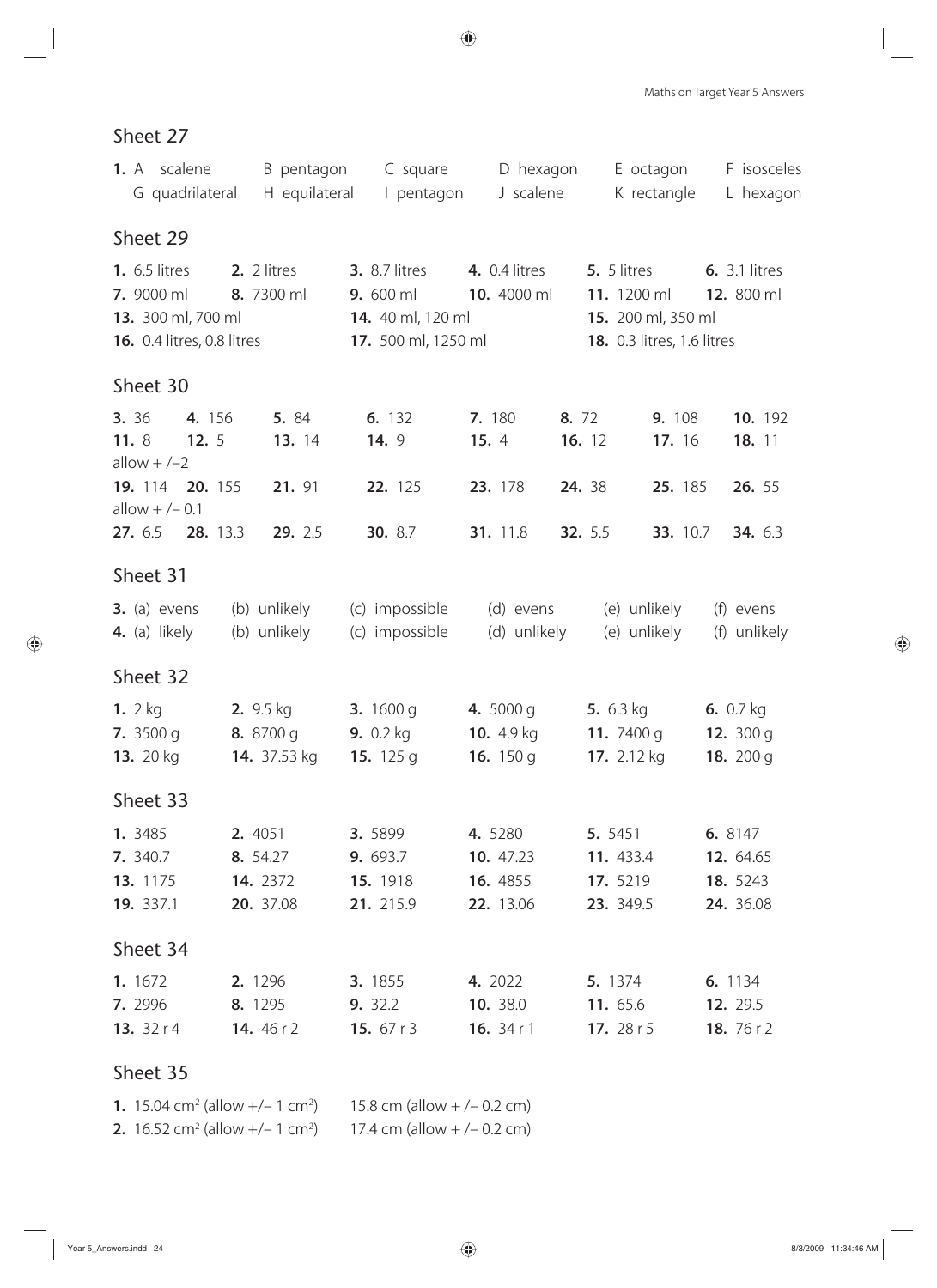| 3.              | Length               | 8 cm              | 7 cm              | 9 cm              | 8 cm     | 10 cm             | 12 cm             | 4. 40 cm         | <b>5.</b> 30 cm |
|-----------------|----------------------|-------------------|-------------------|-------------------|----------|-------------------|-------------------|------------------|-----------------|
|                 | Breadth              | 2 cm              | 5 cm              | 3 cm              | 6 cm     | 4 cm              | 5 cm              | 6. 100 m         | 7. 400 $m2$     |
|                 | Perimeter            | 20 cm             | 24 cm             | 24 cm             | 28 cm    | 28 cm             | 34 cm             |                  |                 |
|                 | Area                 | $16 \text{ cm}^2$ | $35 \text{ cm}^2$ | $27 \text{ cm}^2$ | 48 $cm2$ | $40 \text{ cm}^2$ | $60 \text{ cm}^2$ |                  |                 |
|                 |                      |                   |                   |                   |          |                   |                   |                  |                 |
|                 | Sheet 36             |                   |                   |                   |          |                   |                   |                  |                 |
| 1. $35^{\circ}$ |                      | 2. $140^{\circ}$  |                   | 3. $60^{\circ}$   |          | 4. 165°           | 5. $85^{\circ}$   |                  | 6. $125^\circ$  |
| 7. $5^{\circ}$  |                      | 8. 100°           |                   | 9. $25^{\circ}$   |          | 10. 135°          |                   | 11. $55^{\circ}$ | 12. 175°        |
|                 | 13. $15^{\circ}$     | 14. 120°          |                   | 15. 40°           |          | 16. 105°          |                   | <b>17. BCAD</b>  | <b>18. GEFH</b> |
|                 | allow $+/-5^{\circ}$ |                   |                   |                   |          |                   |                   |                  |                 |
|                 | 19. $J \ 75^\circ$   | K 45°             |                   | $L 60^\circ$      |          | 20. P 100°        | $Q$ 35 $^{\circ}$ |                  | R 45°           |
|                 |                      |                   |                   |                   |          |                   |                   |                  |                 |
|                 | Sheet 37             |                   |                   |                   |          |                   |                   |                  |                 |
| 1.7.4           |                      | 2. 1.36           |                   | 3. 9.8            |          | 4. 3.6            |                   | 5. 0.08          | 6. 2.4          |
|                 | 7. 0.32              | 8. 14.8           |                   | 9. 1.04           |          | 10. 11.4          |                   | 11. 5.0          | 12. 1.82        |
|                 | 13. 12.6             | 14. 1.78          |                   | 15. 0.32          |          | 16. 4.3           |                   | 17. 0.19         | 18. 0.7         |
|                 | 19. 0.29             | 20. 4.6           |                   | 21. 0.37          |          | 22. 1.8           |                   | 23. 7.8          | 24. 2.26        |
|                 | 25. 0.15             | 26. 0.35          |                   | 27. 8.2           |          | 28. 2.95          |                   | 29. 5.55         | 30. 6.85        |

#### Sheet 38

| 1. $\frac{7}{10}$ , 0.7, 70%           | 5. | Fractions        | Decimals | Percentages |
|----------------------------------------|----|------------------|----------|-------------|
| <b>2.</b> $\frac{89}{100}$ , 0.89, 89% |    | $\frac{29}{100}$ | 0.29     | 29%         |
|                                        |    | $\frac{1}{4}$    | 0.25     | 25%         |
| <b>3.</b> $\frac{2}{10}$ , 0.2, 20%    |    | $\frac{1}{5}$    | 0.2      | 20%         |
| 4. $\frac{6}{100}$ , 0.06, 6%          |    | $\frac{3}{4}$    | 0.75     | 75%         |
| 6. 75%<br>7. 30%                       |    | $rac{2}{5}$      | 0.4      | 40%         |
| 9. 98%<br>8. 17%                       |    | $\frac{93}{100}$ | 0.93     | 93%         |
|                                        |    | $\frac{1}{10}$   | 0.1      | 10%         |
|                                        |    | $\frac{1}{2}$    | 0.5      | 50%         |
|                                        |    | $rac{3}{5}$      | 0.6      | 60%         |
|                                        |    | $\frac{4}{5}$    | 0.8      | 80%         |
|                                        |    | $\frac{3}{100}$  | 0.03     | 3%          |
|                                        |    | $\frac{1}{100}$  | 0.01     | 1%          |

 $\frac{1}{20}$ 

### Sheet 39

| 1.11           | 2.42                                            | <b>3.</b> 45 | 4.18                                                                       | 5. 24         | 6. 23         | <b>7.</b> 15p     |
|----------------|-------------------------------------------------|--------------|----------------------------------------------------------------------------|---------------|---------------|-------------------|
| <b>8.</b> 83p  | <b>9.</b> 60p                                   |              | <b>10.</b> 25 cm <b>11.</b> 75 cm <b>12.</b> 90 cm <b>13.</b> 6            |               |               | <b>14.</b> 11     |
| <b>15.</b> 75  |                                                 |              | <b>16.</b> 15 <b>17.</b> 75 <b>18.</b> 750 <b>19.</b> £4.50 <b>20.</b> 24p |               |               | <b>21.</b> 25p    |
| <b>22.</b> 30p | <b>23.</b> £2.45 <b>24.</b> £1.80 <b>25.</b> 15 |              |                                                                            | <b>26.</b> 12 | <b>27.</b> 28 | <b>28.</b> £22.50 |

<sup>20</sup> 0.05 5%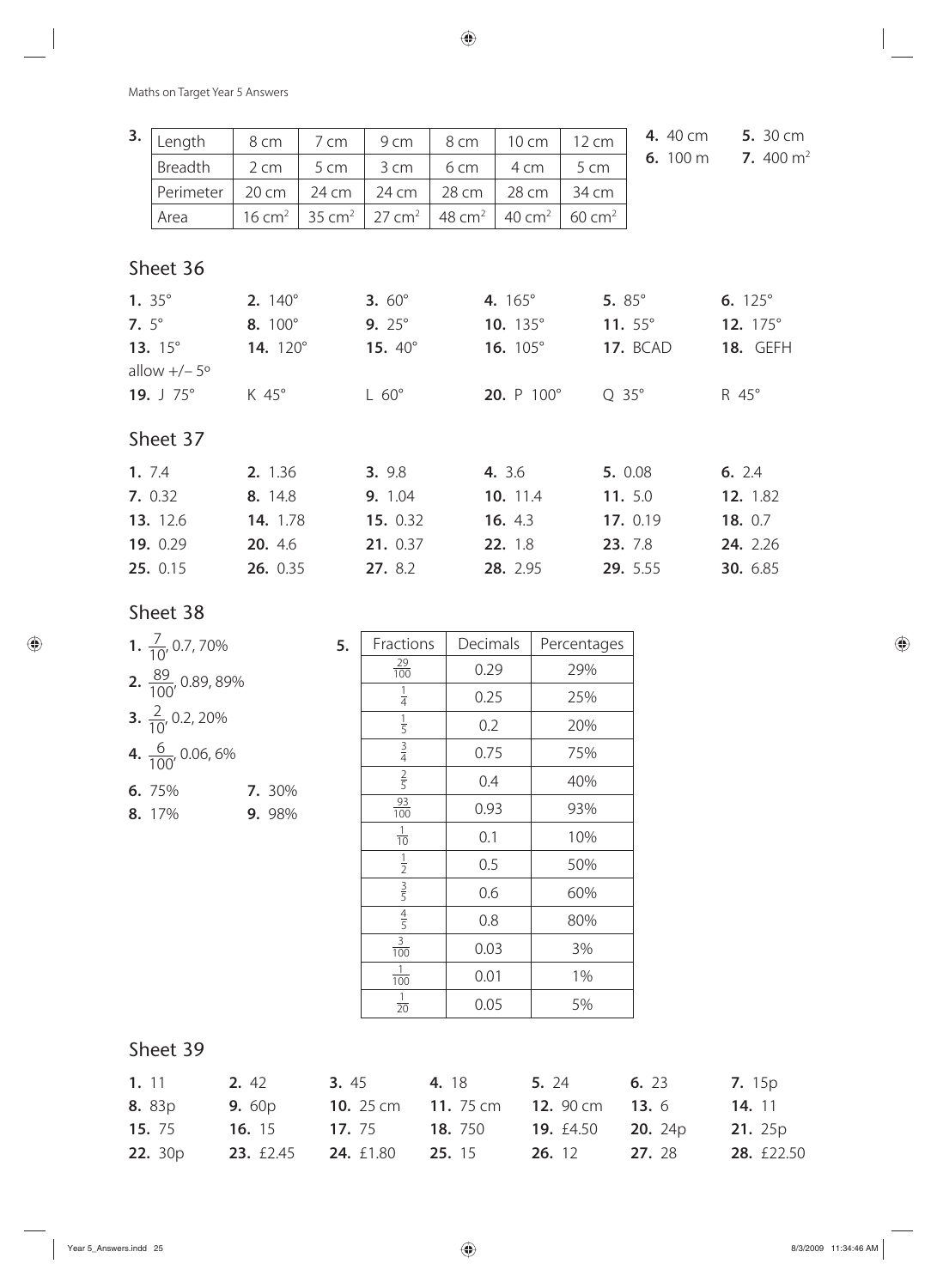| <b>1.</b> (a) 10 (b) 25 |                                                      |  | <b>2.</b> (a) 12 (b) 21 <b>3.</b> (a) 15 (b) 40 | 4.36 |
|-------------------------|------------------------------------------------------|--|-------------------------------------------------|------|
|                         | <b>5.</b> 100 <b>6.</b> 80 <b>7.</b> 12 <b>8.</b> 25 |  | <b>9.</b> 32, 24 <b>10.</b> 56, 24              |      |

#### Sheet 41

| 1.2.5 |                                 | 2. 4.35 |           | 3.9.7    |                    | 4. 7.56                          |              | 5.11                           |               | 6. 3.8         |                 |
|-------|---------------------------------|---------|-----------|----------|--------------------|----------------------------------|--------------|--------------------------------|---------------|----------------|-----------------|
|       | 8. 2.8, 8.02, 8.2, 22.8, 28.2   |         |           |          |                    | <b>9.</b> 0.34, 0.4, 3.4, 4, 4.3 |              | 10. 3.37, 3.7, 3.77, 7.3, 7.37 |               |                |                 |
|       | 11. 6.61, 6.81, 8.16, 8.6, 8.61 |         |           |          |                    | 12. 1.2, 1.21, 1.22, 2.1, 2.12   |              | 13. $f$                        |               | <b>14.</b> £16 |                 |
|       | 15. £8 16. £30                  |         | 17. $£11$ | 18. $£5$ |                    | <b>19.</b> 18                    | <b>20.</b> 6 |                                | <b>21.</b> 36 | 22. 1          |                 |
|       | 23. 28 24. 10                   |         | 25.3 m    |          | 26. $25 \text{ m}$ | 27. $12 \text{ m}$               |              | 28. $40 \text{ m}$             | 29. $7m$      |                | <b>30.</b> 53 m |

#### Sheet 42

|          |  | <b>1.</b> 1.8 <b>2.</b> 3.5 <b>3.</b> 0.18 <b>4.</b> 3.6 <b>5.</b> 0.42 <b>6.</b> 5 <b>7.</b> 3    |  |
|----------|--|----------------------------------------------------------------------------------------------------|--|
|          |  | <b>8.</b> 9 <b>9.</b> 7 <b>10.</b> 8 <b>11.</b> 1.4 <b>12.</b> 0.25 <b>13.</b> 0.72 <b>14.</b> 5.4 |  |
|          |  | <b>15.</b> 0.28 <b>16.</b> 8 <b>17.</b> 6 <b>18.</b> 7 <b>19.</b> 5 <b>20.</b> 6                   |  |
| Sheet 43 |  |                                                                                                    |  |

#### Sheet 45

| 1.504   | 2. 1472 | <b>3.</b> 1350 | 4.1536          | <b>5.</b> 1462 | <b>6.</b> 1475  |
|---------|---------|----------------|-----------------|----------------|-----------------|
| 7. 3752 | 8. 2067 | <b>9.</b> 1924 | <b>10.</b> 1748 | 11. 2064       | <b>12.</b> 1656 |

#### Sheet 44

| 1. $33 r 2$ | <b>2.</b> 46 r 2 | <b>3.</b> 67 r 3 | 4. 34 r 1 | <b>5.</b> 28 r 5  | 6.76r2       |
|-------------|------------------|------------------|-----------|-------------------|--------------|
| 7. 39       | 8.54r3           | <b>9.</b> $62r3$ | 10.57     | <b>11.</b> 36 r 4 | 12. 74 r $2$ |

#### Sheet 45

**1.** 1, 3, 9 **2.** 1, 2, 5, 10 **3.** 1, 17 **4.** 1, 2, 11, 22 **5.** 1, 2, 3, 4, 6, 8, 12, 24 **6.** 1, 2, 4, 7, 14, 28 **7.** 1, 5, 7, 35 **8.** 1, 2, 3, 6, 7, 14, 21, 42 **9.** 1, 2, 4, 11, 22, 44 **10.** 1, 2, 4, 7, 8, 14, 28, 56 **11.** 1, 3, 9, 27, 81 **12.** 1, 2, 3, 4, 5, 6, 10, 12, 15, 20, 30, 60 **13.** 9, 81 **15.** 28, 42, etc. **16.** 30, 60, 90, etc. **17.** 48

#### Sheet 46

|                | 1. 2, 4, 6, 8, 10, 12, 14, 16 |                                           | 2. 5, 10, 15, 20, 25, 30, 35, 40 |                    |               | 3. 10, 20, 30, 40, 50, 60, 70, 80 |             |
|----------------|-------------------------------|-------------------------------------------|----------------------------------|--------------------|---------------|-----------------------------------|-------------|
|                |                               | 4. 100, 200, 300, 400, 500, 600, 700, 800 | <b>5.</b> No                     |                    | <b>6.</b> Yes | <b>7.</b> Yes                     |             |
| 8. No          | <b>9.</b> Yes                 | <b>10.</b> Yes                            | <b>11.</b> No                    | <b>12.</b> No      | <b>13.</b> No | <b>14.</b> No                     |             |
| <b>15.</b> Yes | <b>16.</b> Yes                | <b>17.</b> Yes                            | <b>18.</b> No                    | 19. N <sub>0</sub> |               | <b>20.</b> Yes                    | 21. 66, 754 |
| 22. 135, 630   |                               | 23. 150, 270                              | 24. 2000, 1300                   |                    |               | 25. 1724, 1976, 3148, 3292, 3000  |             |

| <b>1.</b> 2.33 <b>2.</b> 0.7   | <b>3.</b> 5.85   | 4. 7.8 | 5.12                                                                            | <b>6.</b> 4.35 <b>7.</b> 1.73 |  |
|--------------------------------|------------------|--------|---------------------------------------------------------------------------------|-------------------------------|--|
| <b>8.</b> 0.38 <b>9.</b> 8.2   |                  |        | <b>10.</b> 7.5 <b>11.</b> 16.3 <b>12.</b> 2.25 <b>13.</b> $58 \times 26 = 1508$ |                               |  |
| <b>14.</b> 3055 $\div$ 47 = 65 | <b>15.</b> $3.3$ |        | <b>16.</b> 7.3 <b>17.</b> 62, 63 <b>18.</b> 88, 89                              |                               |  |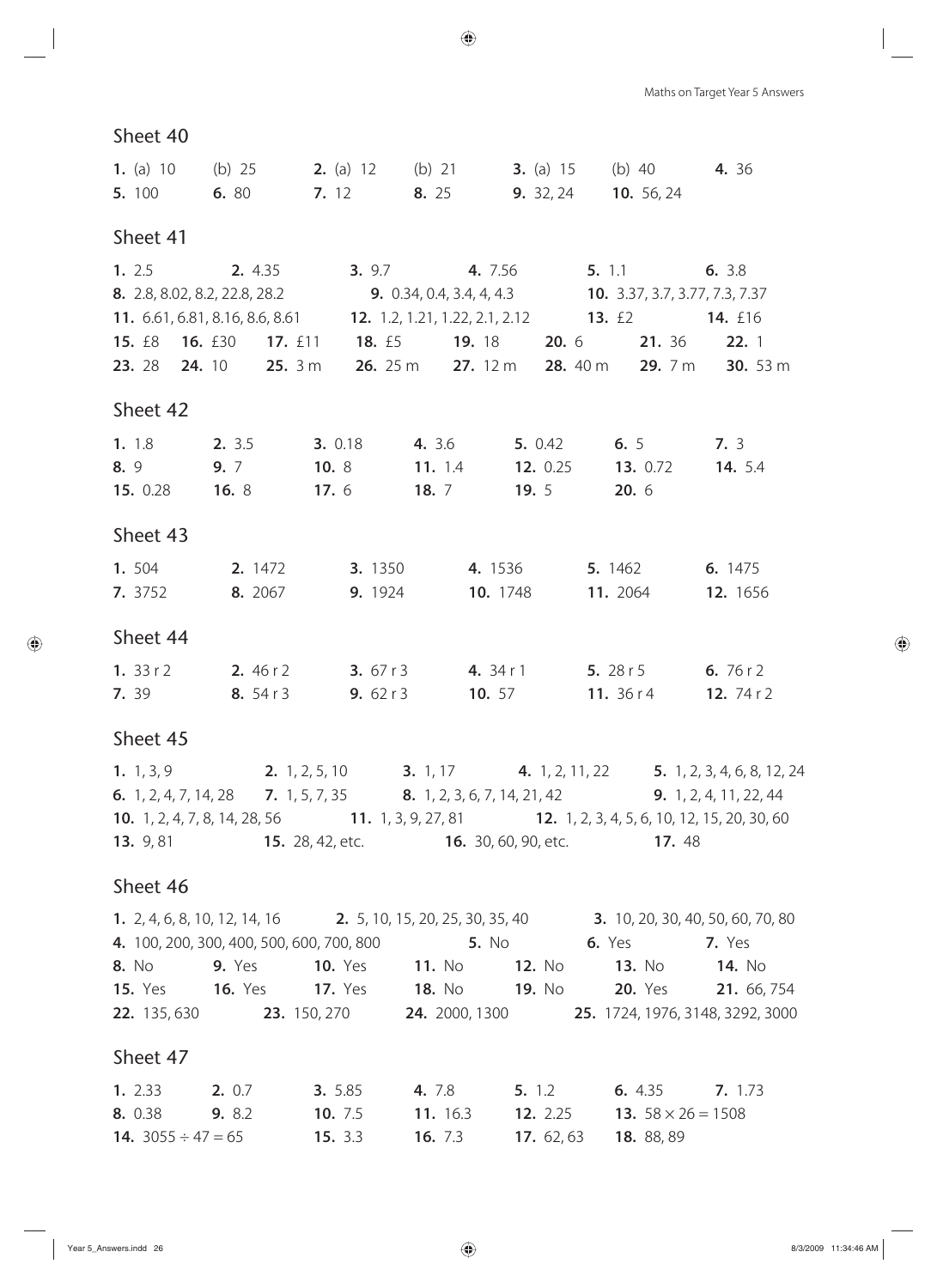|                                                                   |                                                                                                        | <b>1.</b> (a) (i) 80 bpm (ii) 90 bpm (b) 160 bpm (c) 50 (d) 35,40 (e) 40 bpm                                                                                |                                                                                                                                                     |                                                                  |                                                  |
|-------------------------------------------------------------------|--------------------------------------------------------------------------------------------------------|-------------------------------------------------------------------------------------------------------------------------------------------------------------|-----------------------------------------------------------------------------------------------------------------------------------------------------|------------------------------------------------------------------|--------------------------------------------------|
| Sheet 50                                                          |                                                                                                        |                                                                                                                                                             |                                                                                                                                                     |                                                                  |                                                  |
| 1. 4.9 cm<br><b>7.</b> 80 cm <b>8.</b> 620 cm                     | <b>2.</b> 0.7 cm<br>15. 0.3 m, 1.6 m, 2.5 m, 3.8 m, 4.7 m                                              | <b>3.</b> 13 mm<br><b>9.</b> 0.2 km <b>10.</b> 4.5 km <b>11.</b> 800 m<br>13. 13 mm, 4.8 cm, 81 mm, 11.7 cm, 142 mm 14. 0.1 m, 0.25 m, 0.5 m, 0.75 m, 0.9 m | <b>4.</b> 6 mm <b>5.</b> 0.5 m                                                                                                                      |                                                                  | 6.1.2m<br>12. 3700 m                             |
| Sheet 51                                                          |                                                                                                        |                                                                                                                                                             |                                                                                                                                                     |                                                                  |                                                  |
|                                                                   | (g) impossible (h) unlikely                                                                            | <b>6.</b> (a) unlikely (b) evens (c) evens                                                                                                                  | (d) certain (e) likely                                                                                                                              |                                                                  | (f) evens                                        |
| Sheet 52                                                          |                                                                                                        |                                                                                                                                                             |                                                                                                                                                     |                                                                  |                                                  |
| <b>1.</b> 40 litres<br><b>7.</b> 2500 ml<br><b>13.</b> 2.4 litres | <b>2.</b> 8.6 litres<br>8. 9340 ml<br><b>14.</b> 40                                                    | <b>9.</b> 3.9 litres<br><b>15.</b> 18 litres                                                                                                                | <b>3.</b> 5290 ml <b>4.</b> 300 ml <b>5.</b> 6.12 litres<br><b>10.</b> 0.04 litres <b>11.</b> 7050 ml<br><b>16.</b> 1.28 litres <b>17.</b> 9 litres |                                                                  | <b>6.</b> 0.9 litres<br>12. 810 ml<br>18. 900 ml |
| Sheet 53                                                          |                                                                                                        |                                                                                                                                                             |                                                                                                                                                     |                                                                  |                                                  |
|                                                                   | <b>1.</b> Birmingham $22:10$<br>Dundee 10 h. 30 mins<br>Manchester 4h 50 mins<br>Sunderland 6h 55 mins | Glasgow $06:40$<br>Newcastle 23:30<br><b>2.</b> $14:10$ 07:30  22:05  15:00  21:25  15:05  23:10                                                            | Blackpool 11:10 Cambridge 1 h 55 mins Derby 20:25                                                                                                   | Hull 12:25<br>Reading $21:20$<br>09:00                           | Leicester 21:05<br>Sheffield<br>09:30            |
| Sheet 54                                                          |                                                                                                        |                                                                                                                                                             |                                                                                                                                                     |                                                                  |                                                  |
| 7. $45^\circ$<br>13. 115°                                         | <b>8.</b> 85°<br><b>14.</b> $62^{\circ}$                                                               | <b>1.</b> $100^{\circ}$ <b>2.</b> $140^{\circ}$ <b>3.</b> $20^{\circ}$<br><b>9.</b> $151^{\circ}$<br>15. $129^\circ$                                        | 4. $60^{\circ}$<br><b>10.</b> $74^{\circ}$<br><b>16.</b> $164^{\circ}$                                                                              | 5. $125^{\circ}$<br>11. $107^{\circ}$<br><b>17.</b> $96^{\circ}$ | 6. $145^\circ$<br>12. 38°<br>18. $53^\circ$      |
| Sheet 55                                                          |                                                                                                        |                                                                                                                                                             |                                                                                                                                                     |                                                                  |                                                  |
| Allow $+/- 1$ mm                                                  |                                                                                                        | 1. 7.8 cm 2. 8.1 cm 3. 6.5 cm 4. allow 4.8 cm - 5.1 cm 5. 6.5 cm 6. 5.5 cm                                                                                  |                                                                                                                                                     |                                                                  |                                                  |
| Sheet 57                                                          |                                                                                                        |                                                                                                                                                             |                                                                                                                                                     |                                                                  |                                                  |
| 1. 1 banana<br>9. 40                                              | 10. 35                                                                                                 | 250 ml milk 15 g almonds 2. 8 bananas 2 litres milk 120 g almonds<br>11. 45                                                                                 | <b>12.</b> 250                                                                                                                                      |                                                                  |                                                  |
| Sheet 58                                                          |                                                                                                        |                                                                                                                                                             |                                                                                                                                                     |                                                                  |                                                  |
| 1. 0.75, 75%                                                      | <b>2.</b> 0.43, 43%                                                                                    | 3. $0.4, 40\%$                                                                                                                                              | 4. 0.04, 4%                                                                                                                                         |                                                                  |                                                  |